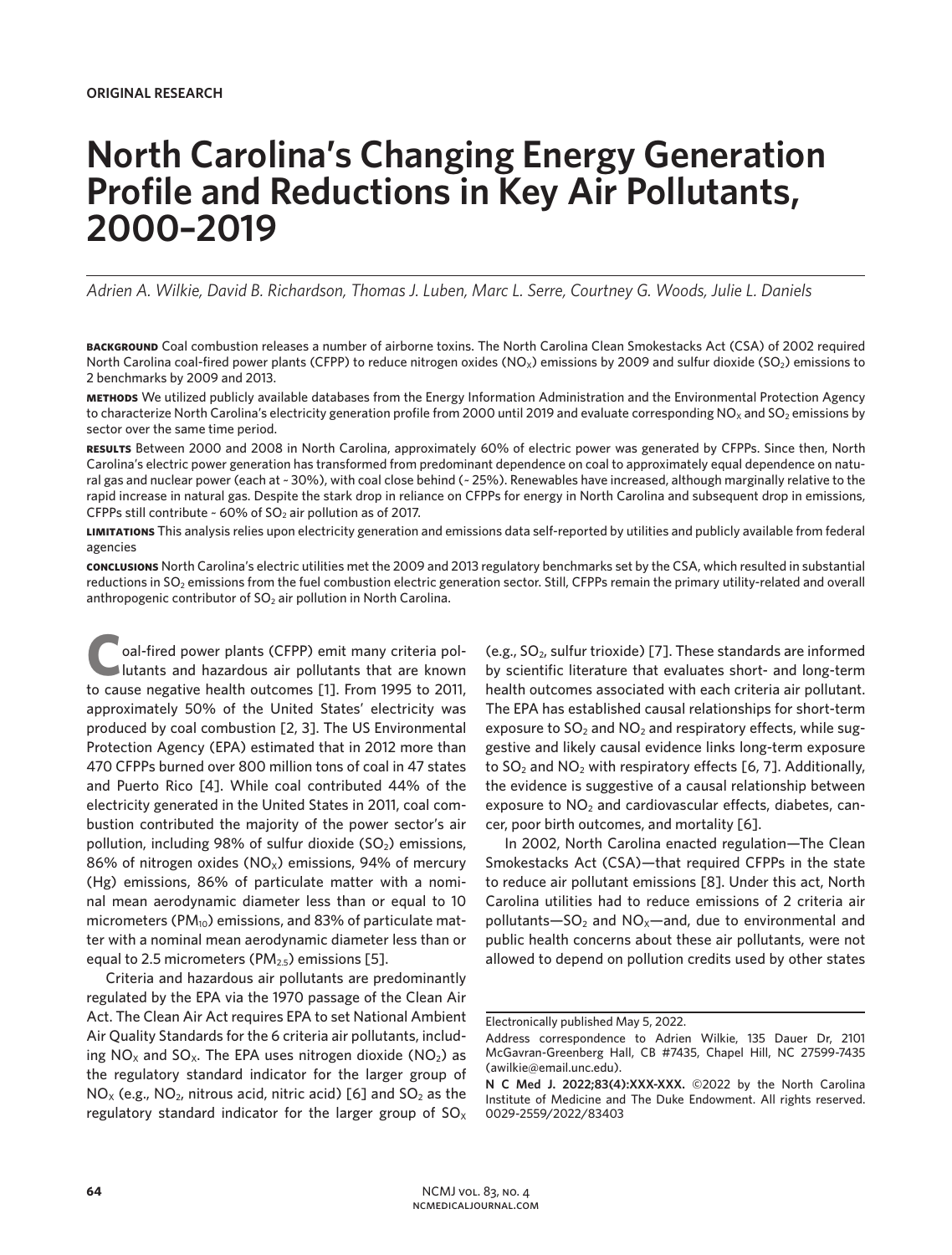as allowed by federal rules. The North Carolina regulation stated:

North Carolina's utilities must reduce actual emissions of nitrogen oxides (NO<sub>x</sub>) from 245,000 tons in 1998 to 56,000 tons by 2009 (77% reduction). Utilities also must reduce actual sulfur dioxide ( $SO<sub>2</sub>$ ) emissions from 489,000 tons in 1998 to 250,000 tons by 2009 (49% reduction) and 130,000 tons by 2013 (73% reduction). This represents about a one-third reduction of the total  $NO<sub>x</sub>$  emissions and a one-half reduction of the total  $SO<sub>2</sub>$  emissions from all sources in North Carolina [8].

The purpose of this report is to corroborate the effectiveness of North Carolina's CSA at reducing air pollution, specifically  $SO_2$  and  $NO_{X}$ , within the state and assess a major policy aimed at benefiting environmental health.

### **Methods**

We accessed multiple publicly available US federal government databases made available by the Energy Information Administration (EIA) and the EPA for this analysis. The EIA is housed within the US Department of Energy and designated as a principal statistical agency that "collects, analyzes, and disseminates independent and impartial energy information" [9]. We used the EIA's "Electricity Data Browser" to access net electric power generation data by source for North Carolina annually from 2001 to 2019 [10]. From the "Electricity Data Browser" dashboard, we downloaded data selected from categories nested as follows: *electric power*, *North Carolina*, *all fuels*, and *annual data*. We also downloaded data by *all sectors* and specific sources of electricity generation to determine the overall contribution of each sector: *electric power*, *all commercial*, *all industrial*, and *residential*. For the *electric power sector*, we collapsed the energy source data into 5 categories: coal, natural gas, nuclear, renewables (conventional hydroelectric, wind, utility-scale solar, geothermal, biomass), and other (petroleum liquids, petroleum coke, other gases, other). We did not include "hydroelectric pumped storage" in any categories because the net generation is negative since the category reflects storage rather than use. We then calculated the annual contribution of each of the 5 *electric power sector's*  sources as a percent of the total contribution.

We used EIA's "Layer Information for Interactive State Maps" to generate a map of power plants with greater than 1 megawatt (MW) capacity in North Carolina by their 2019 energy source and total generation capacity [11]. The EIA used Forms EIA-860, EIA-860M, and EIA-923 to create the 2019 US power plants shapefile we adapted for this analysis. We restricted the EIA power plants shapefile to plants in North Carolina, and then created separate shapefiles for each energy source category to display the type and capacity of each power plant. We defined the energy source categories as coal, natural gas, nuclear, renewables (biomass, hydroelectric, wind, solar), mixed use, and other (petroleum, other).

To create a similar map for power plants in North Carolina in 2001, we used EIA's Form EIA-860 for 2001 to identify the power plants with > 1 MW capacity in operation during that reporting year [12]. We used the reported energy source to create the energy source categories that matched the 2019 EIA shapefile (i.e., biomass, coal, geothermal, hydroelectric, hydroelectric pumped storage, natural gas, nuclear, petroleum, solar, wind, other). For each power plant, we summed the net summer capacity by energy source over all electricity-generating units. The energy source with the largest net summer capacity for each power plant was considered the primary energy source for that plant.

From the EIA database for 2001, we extracted geographic coordinates to map US power plants in North Carolina. Because specific locational information for power plants was not publicly available online from Form EIA-860 until 2012, we used the 2019 Form EIA–860M and the 2012 and 2019 Form EIA–860 to get the geographic coordinates. This allowed us to create a map of power plants for 2001 similar to the map we generated for 2019. We first matched the 2001 US power plant codes (N = 5019) with the latitude and longitude data provided in the 2019 Form EIA–860M. For the power plants from 2001 that were unmatched ( $n = 134$ ), we used the geographic coordinates from the 2019 Form EIA–860 to match an additional 18 and the geographic coordinates from the 2012 Form EIA–860 to match an additional 5, leaving n = 111 ungeocoded US power plants. Of these, 5 were located in North Carolina; we manually looked up their location. We then created a 2001 US power plants shapefile using the geographic coordinates for the US power plants (n = 4912), then restricted to the plants in North Carolina, and then followed the same procedures as stated for making the 2019 map to display  $n = 103$  mapped power plants in North Carolina for 2001.

We used the US EPA's National Emissions Inventory (NEI) to calculate the reported sector-specific emissions for  $SO<sub>2</sub>$ and  $NO<sub>x</sub>$  in North Carolina [13]. The NEI is "a comprehensive and detailed estimate of air emissions of criteria pollutants, criteria precursors, and hazardous air pollutants from air emissions sources" released every 3 years [13]. It is developed using data provided by state, local, and tribal air regulatory agencies and combined with other data from EPA that include point, nonpoint, on-road, nonroad, and events (e.g., wildfires) [13]. We used the NEI Data Queries dashboard for 2008, 2011, 2014, and 2017, selecting: *North Carolina, all sectors*, and the 2 criteria air pollutants of interest-*NO<sub>x</sub>* and *SO<sub>2</sub>*. We defined the sector categories as: 1) Fuel Comb: Electric Generation; 2) Fuel Comb: Industrial Boilers, ICEs; 3) Fuel Comb: Other (including: Commercial/ Institutional and Residential); 4) Industrial Processes; 5) Mobile: Non-Road (including: Aircraft, Commercial Marine Vessels, Locomotives, Non-Road Equipment); 6) Mobile: On-Road (including: On-Road Diesel Heavy Duty Vehicles, On-Road Diesel Light Duty Vehicles, On-Road Non-Diesel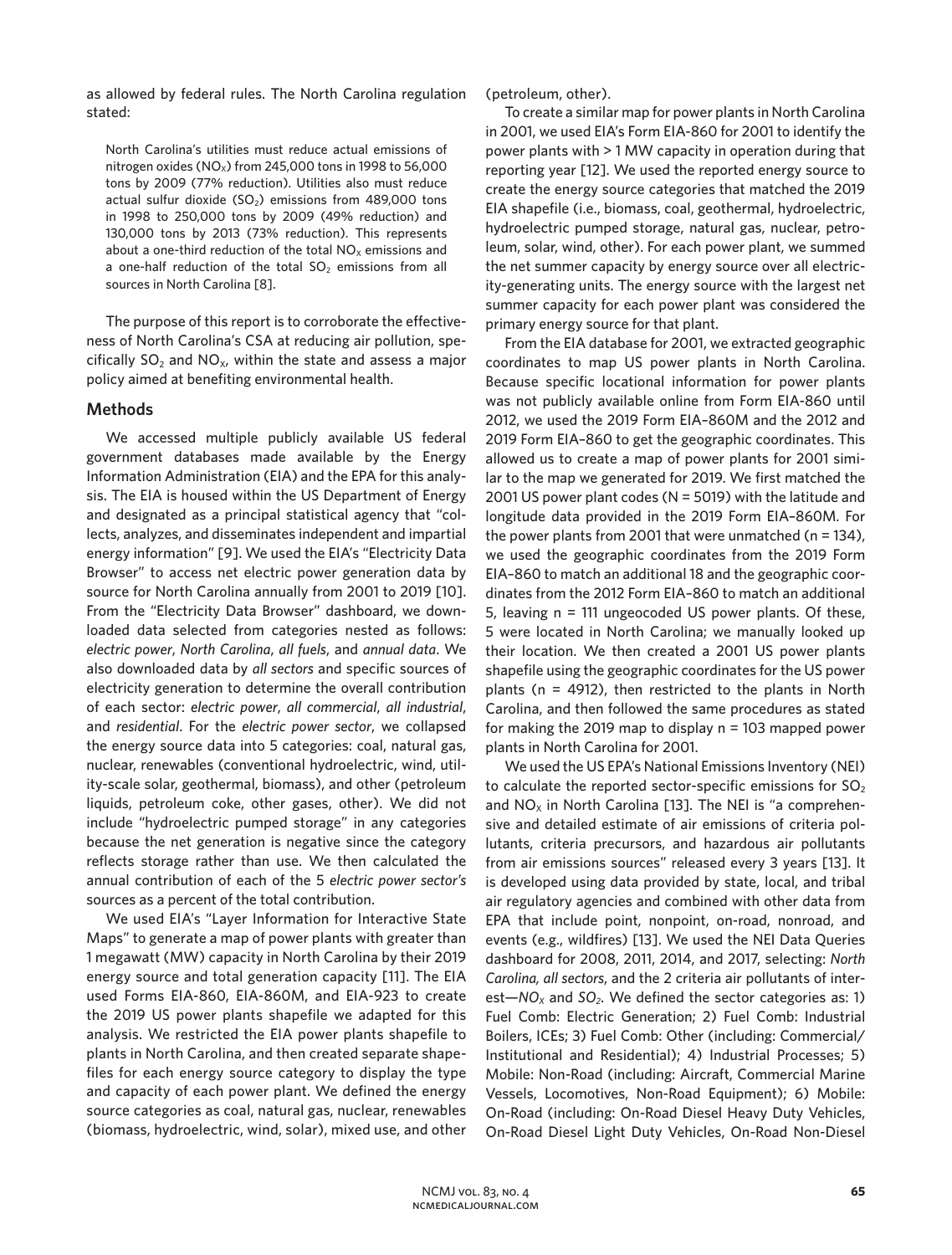Heavy Duty Vehicles, On-Road Non-Diesel Light Duty Vehicles); and 7) Other (including Agriculture, Biogenics, Bulk Gasoline Terminals, Commercial Cooking, Dust, Fires, Miscellaneous Non-Industrial NEC, Gas Stations, Solvent, Waste Disposal). We confirmed consistency of reporting by year within subsectors to verify that the subsectors were reported for all 4 NEI years analyzed. For subsectors not consistently reported, we determined that emissions contributions were nominal to the overall sector category and year. For example, *Solvent – Degreasing* was not reported for  $NO<sub>x</sub>$  in 2008. However, the 2011, 2014, and 2017 reported emissions for *Solvent – Degreasing* were 8.9 tons, 7.8 tons, and 10.9 tons, respectively—negligible contributions to the overall 2008 NO<sub>x</sub> NEI emissions profile  $(< 0.005\%)$ . We graphically illustrated  $SO_2$  and  $NO<sub>x</sub>$  emissions (tons) by sector by NEI year.

To illustrate changes in  $SO_2$  and  $NO_x$  emissions by the fuel combustion electric generation sector in North Carolina over time, we accessed the "State Annual Emissions Trend" Excel file prepared by the US EPA for state reporting of Tier 1 criteria pollutants [14]. This data file is a more heavily processed and aggregated version of the year-specific NEI data downloads. We extracted the observations for *North Carolina, FUEL COMB. ELEC. UTIL., SO<sub>2</sub>, NO<sub>x</sub>, and years 1998* to 2019. Our filter criteria output had no missing data. The reported SO<sub>2</sub> and NOX emissions for 2008, 2011, 2014, and 2017 match the values we calculated from the NEI for "Fuel Comb: Electric Generation" sector described here.

We used R version 3.6.1, RStudio version 1.2.5001 [15],

and ArcGIS version 10.5 for all processing and analyzing of data.

## **Results**

#### *Electricity Generation in North Carolina*

Among all sectors in North Carolina that report generating electricity (i.e., electric power, industrial, commercial, and residential), the electric power sector has consistently accounted for approximately 98% of the net generation between 2001 and 2019. Within the electric power sector, North Carolina's annual net electricity generation has remained largely stable across this time period, although with a slight increase over time, with the minimum annual generation in thousand megawatt hours of 113,961 in 2001 and a maximum of 132,127 in 2018. Coal was the primary source of electric generation until approximately 2015. From 2001 to 2019 in North Carolina, the proportion of coal electric generation declined from ~ 60% to ~ 25%, natural gas electric generation increased from ~ 1% to ~ 30%, renewables increased from ~ 1% to ~ 10%, and nuclear electric generation remained stable at ~ 30% (Figure 1).

The number of power plants in North Carolina increased from 103 in 2001 to 745 in 2019, varying in energy source and capacity (Figure 2, Table 1). In 2001, a majority of the largest capacity power plants used nuclear or fossil fuels, especially coal. Eleven of the 14 mixed-use power plants used coal or natural gas as their primary energy source. In 2019, despite the proliferation of many small solar plants across North Carolina, the largest-capacity plants continue



(open square symbol) include petroleum liquids, petroleum coke, other gases, and other. Hydroelectric pumped storage was excluded from these net percentage calculations. (Data from US EIA)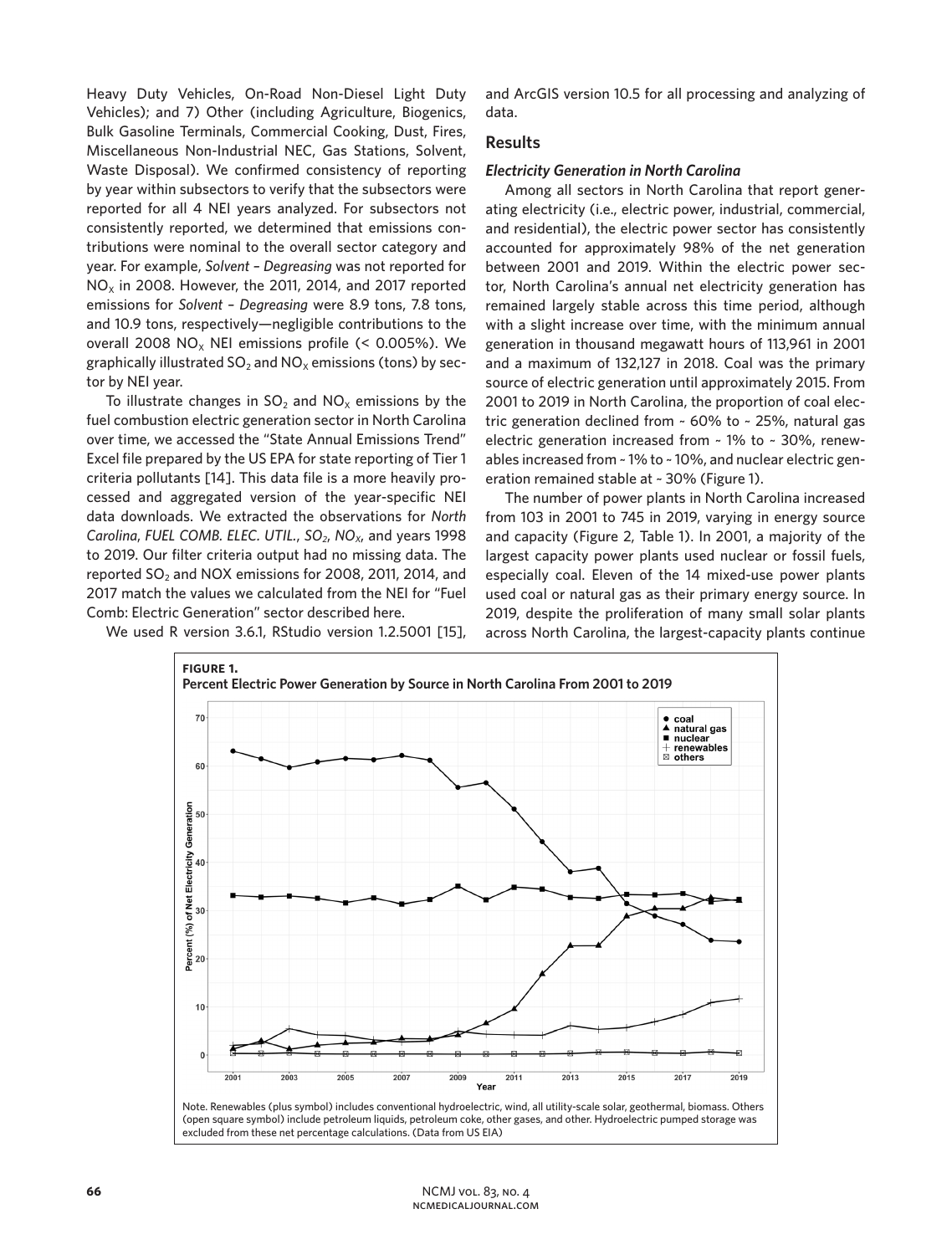

to rely on nuclear and fossil fuels, with 3 of the 4 mixed-use power plants relying primarily on coal and petroleum.

## *SO2 and NOX Emissions by Source Sector in North Carolina*

Both  $SO_2$  and  $NO_X$  emissions levels dropped over time between 2008 and 2017 based on the NEI estimates for the 2 criteria air pollutants. The majority of  $SO<sub>2</sub>$  emissions in North Carolina came from fuel combustion electric generation (Figure 3, Left). Within the fuel combustion electric generation sector, coal accounted for nearly all ( $>$ 98%) SO<sub>2</sub> emissions.  $NO<sub>x</sub>$  emissions also declined within the fuel combustion sector, but unlike  $SO<sub>2</sub>$  emissions, overall reductions in  $NO<sub>x</sub>$  emissions were primarily due to the on-road mobile sector (Figure 3, Right).

The North Carolina Clean Smokestack Act tasked North Carolina utilities with reducing emissions of  $NO<sub>x</sub>$  and  $SO<sub>2</sub>$ 

| <b>Energy Source</b> <sup>a</sup> | Subcategory    | # in 2001 | <b>TOTAL by</b><br><b>Energy Source</b><br>in 2001 | # in 2019 | <b>TOTAL by</b><br><b>Energy Source</b><br>in 2019 |
|-----------------------------------|----------------|-----------|----------------------------------------------------|-----------|----------------------------------------------------|
| Coal                              | Coal           | 21        | 21                                                 | 7         | 7                                                  |
| Natural gas                       | Natural gas    | 6         | 6                                                  | 19        | 19                                                 |
| Nuclear                           | Nuclear        | 3         | 3                                                  | 3         | 3                                                  |
| Other                             | Other          | 1         | 14                                                 |           | 45                                                 |
|                                   | Petroleum      | 13        |                                                    | 44        |                                                    |
| Renewables                        | <b>Biomass</b> | 7         | 45                                                 | 33        | 667                                                |
|                                   | Hydroelectric  | 38        |                                                    | 39        |                                                    |
|                                   | Solar          | O         |                                                    | 594       |                                                    |
|                                   | Wind           | O         |                                                    |           |                                                    |
| Mixed-use <sup>b</sup>            |                | 14        | 14                                                 | 4         | 4                                                  |
| <b>TOTAL</b>                      |                | 103       |                                                    | 745       |                                                    |

 $^{\rm b}$ Mixed-use: For power plants that reported more than one energy source with greater than 1.5 MW.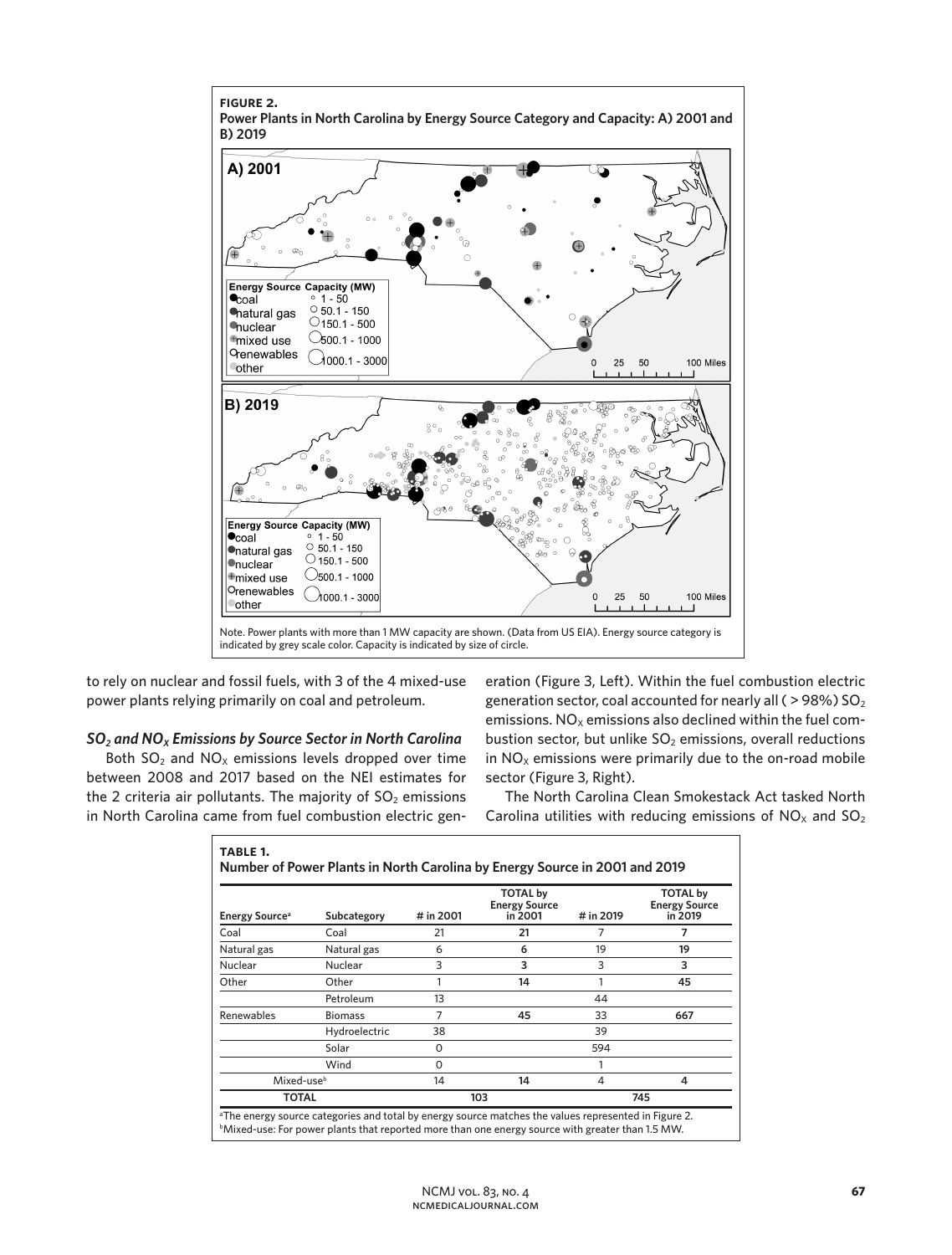

by 2009 and 2013 benchmarks. Within the fuel combustion electric generation sector, specifically, the utilities met those regulatory requirements (Figure 4). In large contrast to the late 1990s/early 2000s, less  $SO<sub>2</sub>$  than  $NO<sub>x</sub>$  was emitted by the fuel generation sector in 2019. Statewide, overall  $SO<sub>2</sub>$  emissions decreased primarily due to reductions in the fuel combustion electric generation sector, whereas overall  $NO<sub>x</sub>$  emissions decreased primarily due to reductions in the mobile sectors.

# **Discussion**

Over the past 20 years, North Carolina's energy generation has shifted away from coal toward natural gas, while dependence on nuclear power has been stable. Renewable energy has increased slightly over the past 5 years. While the number of solar power plants has increased dramatically from 0 solar plants of at least 1 MW in 2001 to 594 solar plants of at least 1 MW in 2019, the overall contribu-

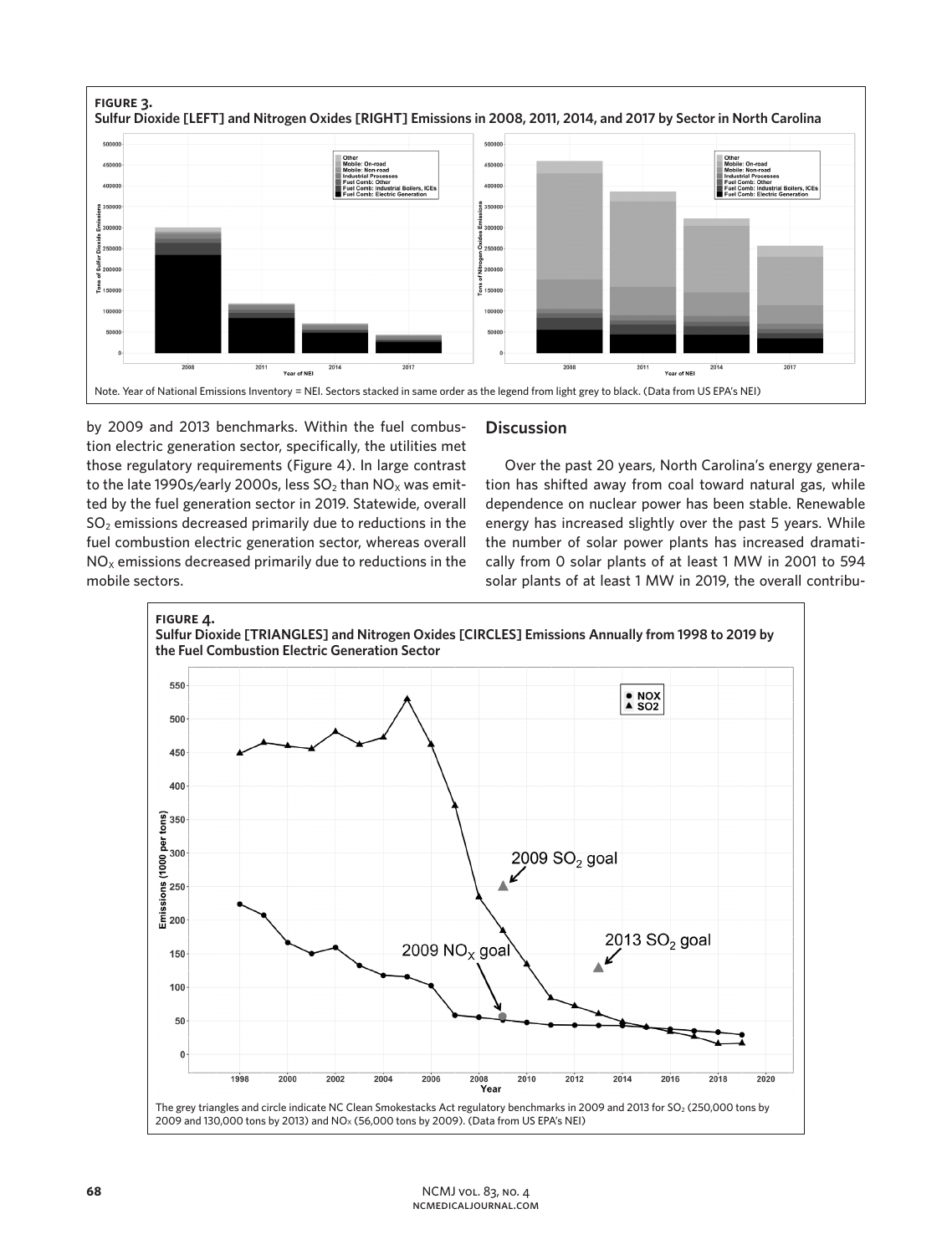tion to North Carolina's energy profile remains small with all renewables contributing just over 10% of the net electricity generation in 2019. Statewide, the primary source of  $SO<sub>2</sub>$ is emissions from coal-fired power plants and the primary source of  $NO<sub>x</sub>$  is mobile emissions; both have decreased over time. Importantly for public health, there has been a striking drop in  $SO<sub>2</sub>$  emissions, achieving a major goal of the North Carolina CSA of 2002. Health benefits associated with the CSA or the reduction of criteria air pollutants in North Carolina have been observed by 2 studies. Li and MacDonald Gibson (2014) confirmed a reduction of  $SO_2$ from 2002 to 2012 and estimated that pollutant reductions decreased the risk of premature death by 63% in North Carolina [16]. Kravchenko and colleagues (2014) conducted an ecological study using monthly averages of pollutant concentrations measured across the state and monthly statelevel death rates; they observed declines in emphysema deaths, asthma deaths, and pneumonia deaths associated with decreasing levels of  $SO<sub>2</sub>$  as well as other ambient air pollutants in North Carolina from 1993 to 2010 [17].

The electric utilities in the state achieved the  $NO<sub>x</sub>$  and  $SO<sub>2</sub>$  regulatory goals set forth by the CSA through multiple strategies. To reach the 2009 benchmarks, many of the largest-capacity CFPP facilities incorporated selective catalytic reduction devices to reduce  $NO<sub>x</sub>$  emissions and flue gas desulfurization equipment (FGD; i.e., scrubbers) to reduce SO2 emissions. The FGDs also capture hydrogen chloride, mercury, and particulate matter before emissions exit the stacks [18]. Hoppock and colleagues (2012) [19] argue that the investments in the early 2000s aided subsequent compliance with federal environmental regulations of the Cross-State Air Pollution Rule of 2011 [20] and the acid gas requirements of the Mercury and Air Toxics Standards [21]. To reach the 2013 SO<sub>2</sub> regulatory goal, many of the older and smaller-capacity > 150 MW CFPPs were retired because of the expense of retrofitting the stacks with necessary equipment [22], and most of these utility facility sites were then converted to natural-gas-fired power plants. Thus, due to either the installment of FGDs at CFPPs or the retirement of CFPPs, the CSA had the additional benefit of reducing other hazardous air pollutant emissions than  $SO_x$  and  $NO_x$  across the state.

It is important to remember that air pollution crosses state boundaries. Our study does not characterize the changes in air pollution emissions from power plants or other emission sources located in nearby states. We do not compare EPA criteria pollutant standard concentrations in North Carolina over the study period because that relies on ambient air pollution, which is driven by state-specific emissions as well as emissions derived and transported from outside of the North Carolina state boundary. Our study is focused on source emissions of 2 criteria air pollutants  $(SO<sub>2</sub>$  and  $NO<sub>x</sub>)$  regulated by the CSA within the state of North Carolina; however, any reductions in air pollution from

sources near the North Carolina border would likely enhance the reduction of ambient air pollution concentrations across the state. Kravchenko and coauthors (2018) described an additional aspect of the CSA that required North Carolina to hold upwind states and utilities accountable for comparable air pollution reductions, which resulted in court-ordered  $SO<sub>2</sub>$  and  $NO<sub>x</sub>$  emission reductions from the CFPPs of the Tennessee Valley Authority [23].

Regardless of data limitations and access challenges, the available data effectively illustrate North Carolina's changing energy profile and improving air pollutant emissions for  $SO_2$  and  $NO_x$  over the past 20 years. Despite North Carolina's closure of large CFPPs and proliferation of small solar plants, the net electricity generation within the state remains driven by nonrenewable sources, i.e., fossil fuels and nuclear. As North Carolina plans for its energy generation future, such as commitments made by Executive Order No. 80 (North Carolina's Commitment to Address Climate Change and Transition to a Clean Energy Economy) [24] and House Bill 951 (Energy Solutions for North Carolina) [25], the state should consider the co-benefits of implementing environmental regulatory policies for mitigating climate change and improving health outcomes across the state [23, 26].

#### **Conclusion**

North Carolina's CSA legislated reductions rather than trades to meet emission standards [8], which likely magnified emission reductions directly affecting North Carolina residents. North Carolina's CFPPs met the 2009 and 2013 regulatory benchmarks set by the CSA, resulting in substantial reductions in  $SO<sub>2</sub>$  air emissions emitted by the fuel combustion electric generation sector within the state. Since early 2000s, North Carolina's electric power generation has undergone a transformation from predominately dependent on coal to a considerable ramp-up of natural-gas-fired plants resulting in approximately equal dependence on natural gas and nuclear power over coal. Renewables have increased in the past 20 years, although marginally compared with the rapid increase in natural gas. NCM

**Adrien A Wilkie, MSPH** PhD candidate, Department of Epidemiology, Gillings School of Global Public Health, University of North Carolina, Chapel Hill, North Carolina.

**David B Richardson, PhD** associate professor, Department of Epidemiology, Gillings School of Global Public Health, University of North Carolina, Chapel Hill, North Carolina.

**Thomas J Luben, PhD** adjunct associate professor, Department of Epidemiology, Gillings School of Global Public Health, University of North Carolina, Chapel Hill, North Carolina.

**Marc L Serre, PhD** associate professor, Department of Environmental Science and Engineering, Gillings School of Global Public Health, University of North Carolina, Chapel Hill, North Carolina.

**Courtney G Woods, PhD** associate professor, Department of Environmental Science and Engineering, Gillings School of Global Public Health, University of North Carolina, Chapel Hill, North Carolina.

**Julie L Daniels, PhD** professor, Department of Epidemiology and Department of Maternal and Child Health, Gillings School of Global Public Health, University of North Carolina, Chapel Hill, North Carolina.